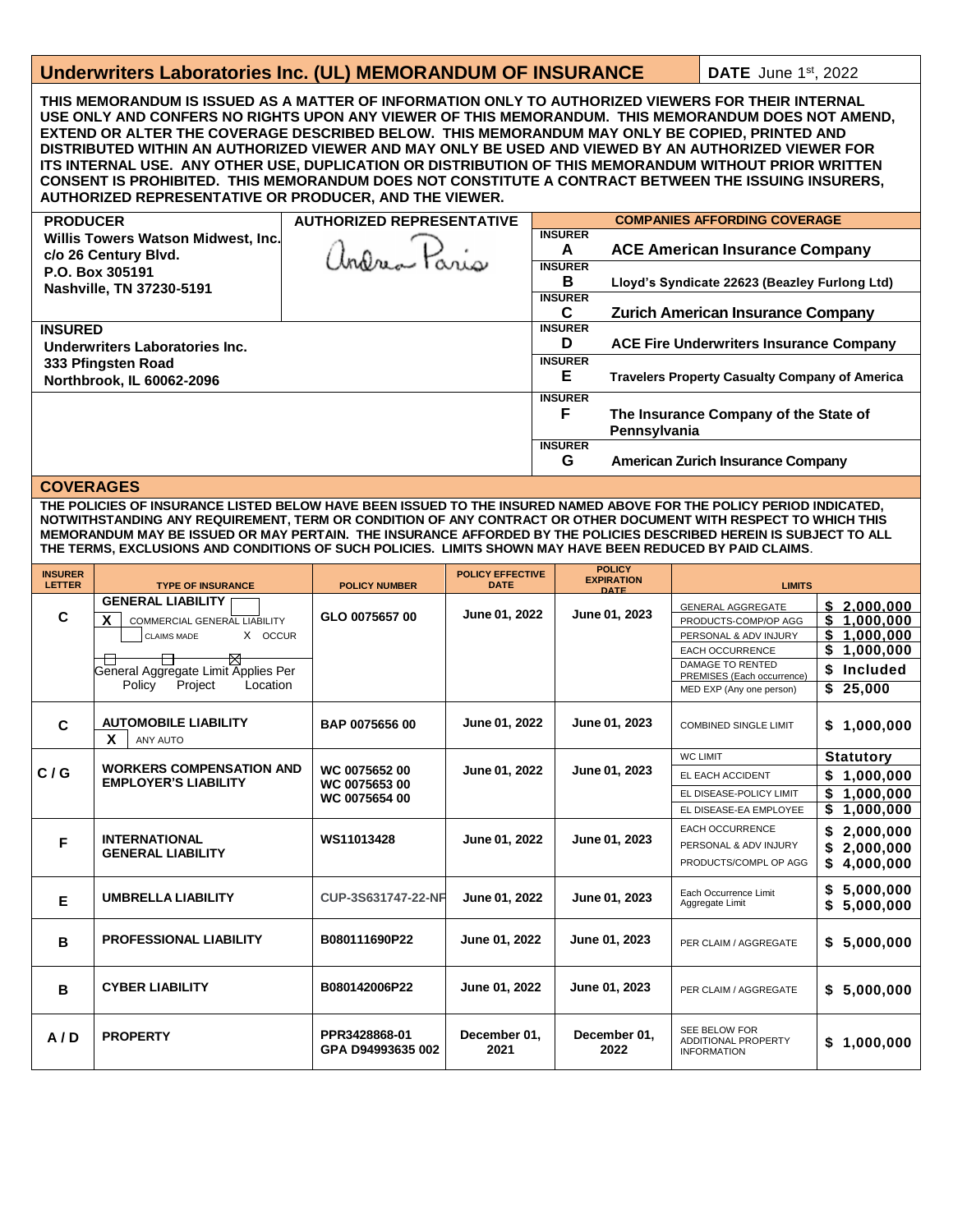## **Addendum: Additional Named Insureds:**

AWS Truepower do Brasil Ltda AWS Truepower Mexico SRL AWS Truepower, S.L.U. CHEMADVISOR EUROPE SPRL Collis Holding B.V. Consumer Testing Laboratories (Bangladesh) Limited, Inc. Consumer Testing Laboratories (Far East) Ltd. Consumer Testing Laboratories (Shenzhen) Co., Ltd. Consumer Testing Laboratories Ltd. Cr Edit 360 Global Limited Cr Edit 360 Limited DEWI do Brasil DEWI Wind Energy Technical Service (Beijing) Co. Ltd. DEWI-OCC Offshore and Certification Centre GmbH Dokimi Group Ltd. DQS GmbH Deutsch Gesselshaft Emergo Asia-Pacific Pty. Ltd. Emergo Brazil Emergo Brazil Import Emergo Clinical B.V. Emergo Colombia S.A.S. Emergo Consulting (UK) Limited Emergo Consulting LLC Emergo Costa Rica S.R.L. Emergo Deutschland GmbH Emergo Europe B.V. Emergo Europe Consulting B.V. Emergo France SAS Emergo Global Consulting LLC Emergo Global Representation LLC Emergo Hong Kong Ltd. Emergo (India) Consulting Pvt. Ltd. Emergo Japan Consulting K.K. Emergo Korea Ltd. Emergo Malaysia Sdn. Bhd. Emergo Medical Technology (Beijing) Co., Ltd. Emergo Peru S.R.L. Emergo S. de R.L. de C.V. Emergo Singapore Consulting Pvt. Ltd. Emergo South Africa Medical Device Consulting Pty. Ltd Emergo Taiwan Limited Futuremark Inc. Futuremark Oy Green Safety (Shanghai) Investment Management Company Limited Homer Energy, LLC I.L Emergo Israel Ltd. ICQ (MED) S.a.r.l. Istituto Certificazione Qualita S.r.l. KBW Corporation kVertex Associates LLC MD Registration Support Ltd. Medical Device Usability Limited Method Park America Inc.

Method Park Consulting GmbH Method Park Consulting (Shanghai) Ltd. Method Park Engineering GmbH Method Park Holding AG Method Park Engineering GmbH Method Park Software AG Nuovo Istituto Italiano Sicurezza Giocattoli S.r.l. PT. Pangolin Properties Ltd. PT. UL International Indonesia Safeware Investors Limited Safeware Quasar Limited STR (BD) Pvt. Ltd. (Bangladesh) STR International LLC (USA) STR Lanka Pvt. Ltd. (Sri Lanka) STR Turkey LLC (US) Testtech Laboratorios de Avaliacao de Conformidade Ltda. UL Associates LLC UL Business Services India LLP UL Business Solutions Canada Inc. UL Changzhou Quality Technology Services Co., Ltd. UL China Holding Co., Ltd. Suzhou Branch UL China Holding Co., Ltd. Guangzhou Branch I UL China Holding Co., Ltd. Suzhou Branch II UL de Argentina S.R.L. UL De Colombia S.A.S. UL de Mexico S.A. de C.V. UL do Brasil Certificacoes (NFP) UL do Brasil Ltda. UL Electrical & Mechanical Technology (Shanghai) Limited UL GmbH UL Inc. UL India Private Limited UL International (France) SA UL International (Netherlands) B.V. UL International (Sweden) AB UL International (UK) Limited UL International Australia Pty Ltd UL International Demko A/S UL International Germany GmbH UL International GmbH UL International GmbH, Sucursal en - Espana (Pamplona Navarra Spain - Branch) UL International Italia S.r.l. UL International Limited (Hong Kong) UL International New Zealand Limited UL International Polska Sp. z.o.o. UL International Services B.V. UL International Singapore – Private Limited UL International, L.L.C. UL Ireland Operations Limited UL Japan, Inc UL Korea, Ltd.

UL Laboratory Canada Inc. UL LLC UL Maybech Holdings LLC UL Morocco LLC UL Responsible Sourcing Mexico SA de - CV UL Rus LLC UL S.a r.l. UL Services Group LLC UL Services Group Foreign Holdings LLC UL Services Malaysia Sdn. Bhd. UL Services Spain S.L. UL Standard Technical Service (Shanghai) - Co. Ltd. UL Transaction Security Pty. Ltd. UL TS B.V. UL TS FZE UL TS Inc. UL Verification Services (Guangzhou) Co. - Ltd. UL Verification Services Inc. UL Verification Services Philippines PLC UL Verification Services Private Limited UL VS (Vietnam) Co. Ltd. UL VS Bangladesh Ltd. UL VS Hong Kong Limited UL VS Laboratuar Hizmetleri Anonim - Sirketi UL VS Ltd. UL VS Shanghai Ltd. UL VS South Africa Proprietary Limited UL VS Taiwan Ltd. ULC Standards UL-CCIC Company Limited UL (China) holding Co., Ltd. UL-Shimadzu Laboratory Corporation Underwriters Laboratories (Thailand) - Limited Underwriters Laboratories B.V. Underwriters Laboratories Holdings B.V. Underwriters Laboratories Iberica S.L. Underwriters Laboratories Inc. Underwriters Laboratories Middle East FZ – LLC Underwriters Laboratories of Canada Inc. Underwriters Laboratories Taiwan Co.,- Ltd.